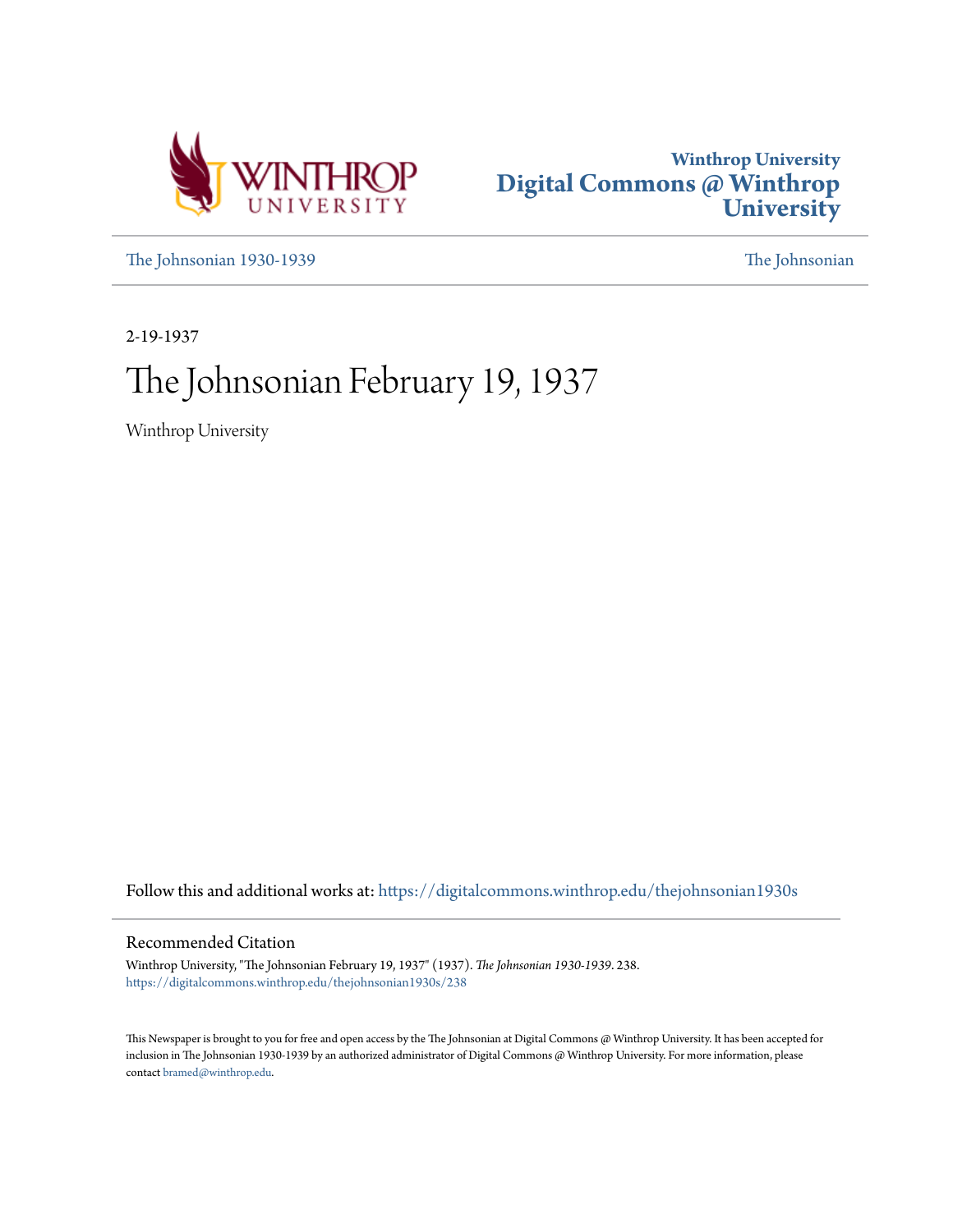2,100 Circulation; Mem-<br>ber of Associate Colber of Associate Collegiate Press, N. S. P. A., nd S. C. Press Associated<br>the S. C. Press Association

The J asonian THE OFFICIAL PUBLICATION OF THE STUDENT BODY OF WINTHROP COLLEGE

**High Honor Students of First Semester** 

ROCK HILL SOUTH CAROLINA, PETRAY SERRITARY 19, 1997

Participate in the Ad

Contest, The Show

is a Good One

**VOL. 14, NO. 18** 



### **Featured Facts**

sture sitest of spring Approximately 60 St ms to have taken hold of su. Even a nomber of  $\frac{1}{2}$ m have ren united on the are with which they anticipal aly week-end.

tions for Ryent Chairmen of Parents' Day committees have appointed the members to work with them, according ion, in change of Parents' Day activities.

**PARENTS' DAY** 

**PLANS BEGUN** 

nce Girls to Work

Chairmen of Committees An-

With Them

**FIVE GROUPS ARE NAMED** 

Left to right, first column: Mary O'Dell. Spartanburg; Masde Minter Turner, Samter; Annie White, Spartanburg; Me<br>N. C.; Martha Moore, Rock Fill. Second column: Katio Coler, Earterlile; Dorothy Rogers, Occurs/ Logics Pani,

 $\begin{tabular}{l|c|c|c} \hline & \\ \hline \multicolumn{1}{c}{\textbf{Nof} } \hline & \\ \hline \multicolumn{1}{c}{\textbf{The label of bliver-1-to-rot-2}} \\ \hline \multicolumn{1}{c}{\textbf{S}} & \hline & \\ \hline \multicolumn{1}{c}{\textbf{S}} & \hline & \\ \hline \multicolumn{1}{c}{\textbf{S}} & \hline & \\ \hline \multicolumn{1}{c}{\textbf{S}} & \hline & \\ \hline \multicolumn{1}{c}{\textbf{S}} & \hline & \\ \hline \multicolumn{1}{c}{\textbf{S}} & \hline & \\ \h$ 

Psychology Students **Evidently Obe** 

**SUBSCRIPTION, SLOB A TEAR CARROLL CHOSEN** QUEEN OF 1937

or Class Selects Stu ts Be Crowned in May Day Ceremony

DAVIS, MAID OF HONOR

Other Attendants to Be Elected By Vote of Four

**Classes** 

Annabelle Carroll, York, was<br>chosen Wintkrey May Queen of<br>1937 by the senior class in a mest-<br>1937 by the senior class of Wednesday. ing held after chapel Wednes

She has selected Mary Herminn and the matched Mary Herminn and the home. The other attention<br>is the choice of the control of the choice of the control<br> $\mu$  can be controlled as commerced matched<br>in the selection, and sele

Fames in the and Pi fugnes someoned and Pi fugnes someoned and all models and an experiency of Boss<br>and Phart Small models. The increase of Boss and an experience of Boss<br>and Alpha and a member of Winklurep Boss and a mem her freehman year. She is a

**DORM PARTIES IN PROGRESS** 

The five dominates gas<br>during the past week plus accel committees new<br>for the dormitories.<br>In *Roddey* a chairman

med by M de Cox. at **STUDENTS MEET** man of the dormitory, for each par ly or tea to be held this year. Th

PSTUDENTS MEET and of b Machine cos, seda chan-<br>
FINTS MEET and of the dominary, for each particular to the big through the set of the big transformation of the set of the set of the set of the set of the set of the set o

## **Mimicry of Situation Proves Trudi's Talent**

Trudi Schoop, star and origins-<br>
1 Ehe turned to dancing and for the consider such that there months improvised and re-<br>
was seen in Mala Auditorium last three months improvised and re-<br>
high, reversed the usual order of

civen from son user hartructions in cultural community satisfactor from some community satisfactor of the first system in the search of the system with the first system with the results with the range with the range with

**CHEMIR CURE IN A DUSE IN A DUSE CONSULTER DE CONSULTER CONSULTER CONSULTER CONSULTER THE CONSULTER CONSULTER CONSULTER CONSULTER CONSULTER CONSULTER CONSULTER CONSULTER CONSULTER CONSULTER CONSULTER CONSULTER CONSULTER C**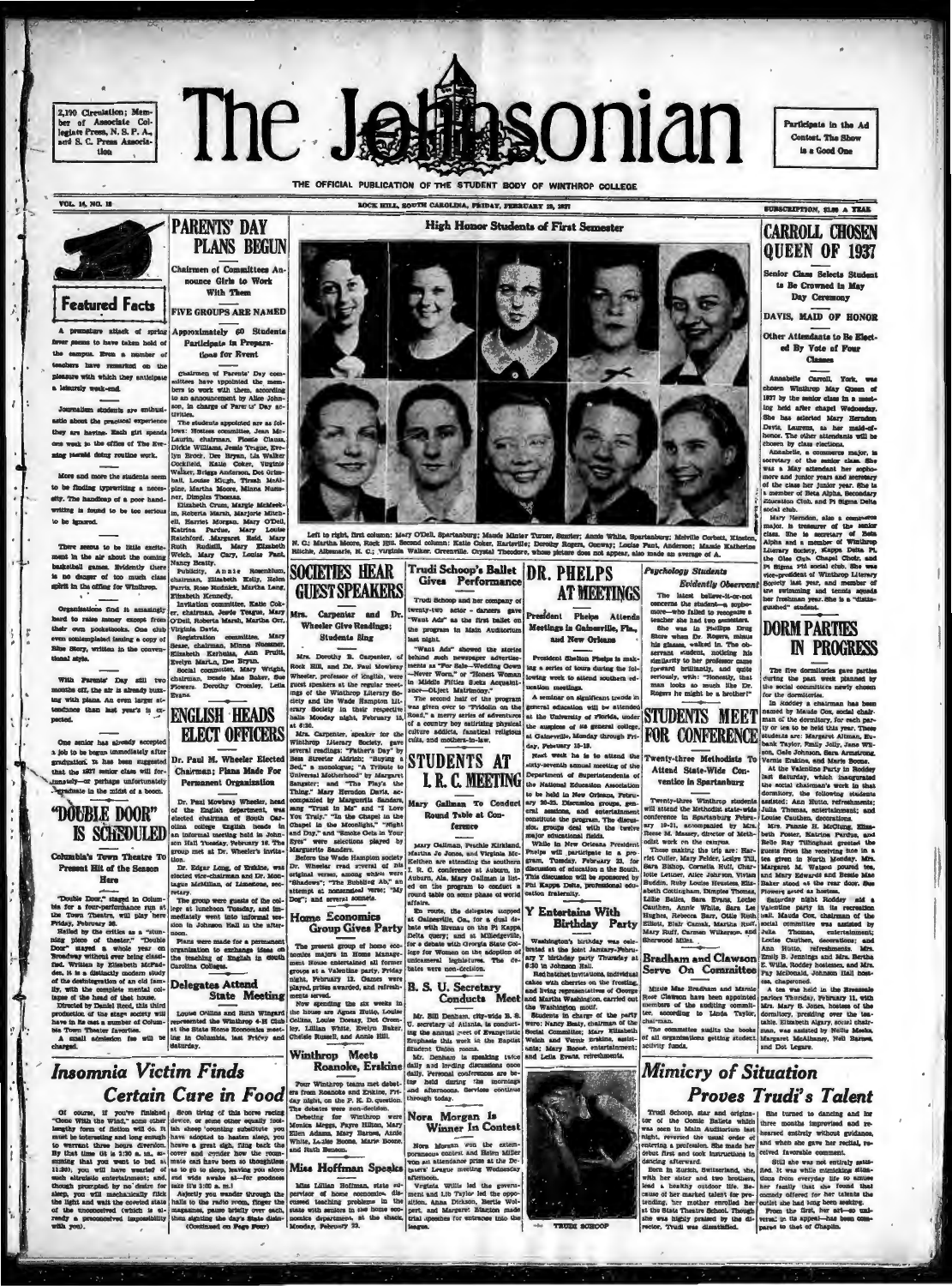

**THE JOHNSONIAN** 

**Personalities** 

**JUST LINES** 

**THE JOHNSONIAN** 

With the Partington, Furnan systems<br>we was the minister of  $\sim$  10  $\mu$  and<br> $\mu$  matrice for particular the particle<br>control of this foundation of particle in the particle in the particle in the particle in the particle i

3. Artistic photography  $\frac{4}{100}$  Ready

le ant tre

あば

 $1 - 48$ 

As For the Male<br>
Hz says he's agithet the girl who rings<br>
To make augustions for doing things-<br>
And it never occurs to him at all<br>
That the mare solutions, the harder he<br>
That the mare she ninma, the harder he

Dr. B. Hengle and Dr. R. L. Gibbs, of Harvard University medi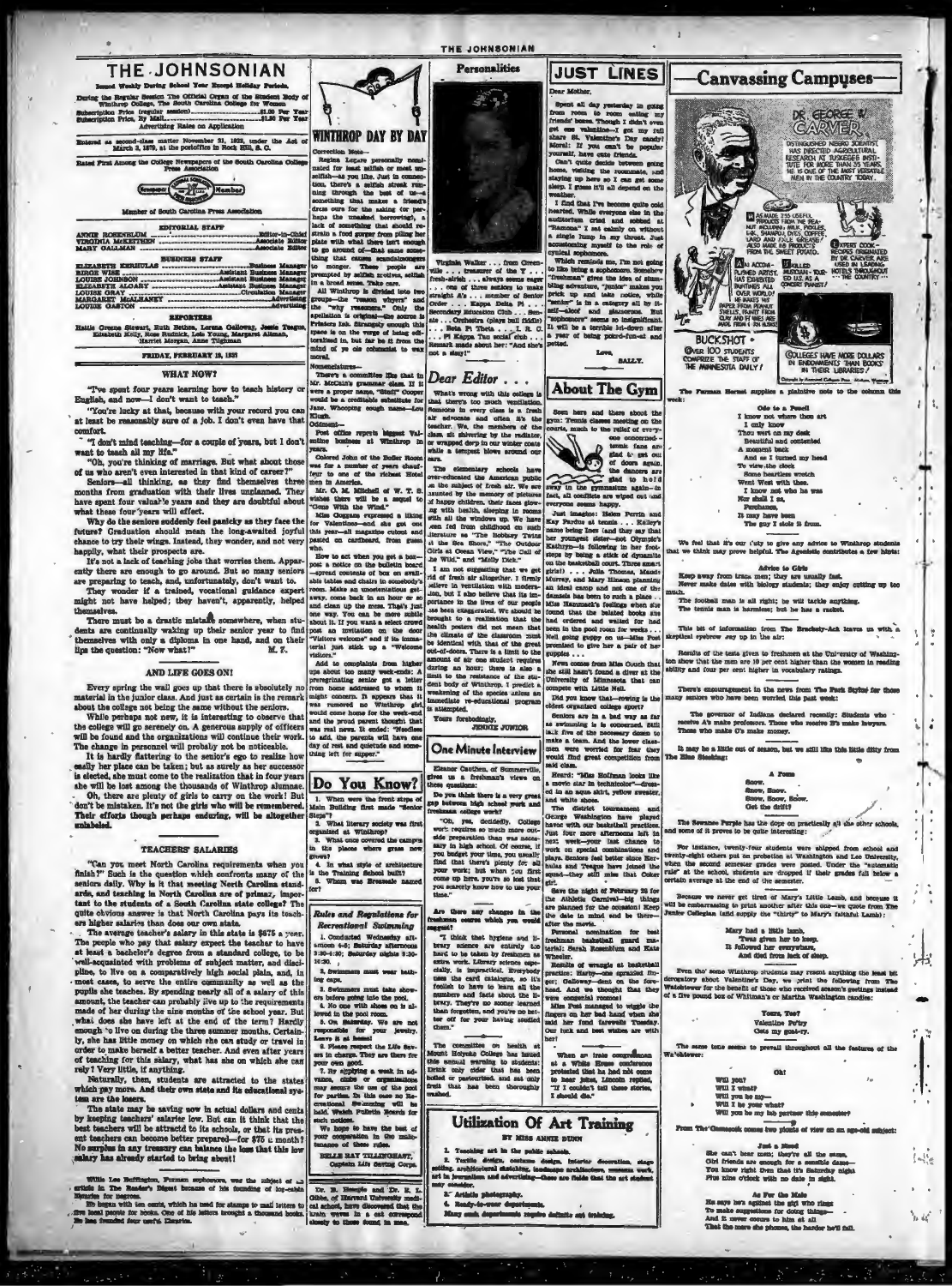